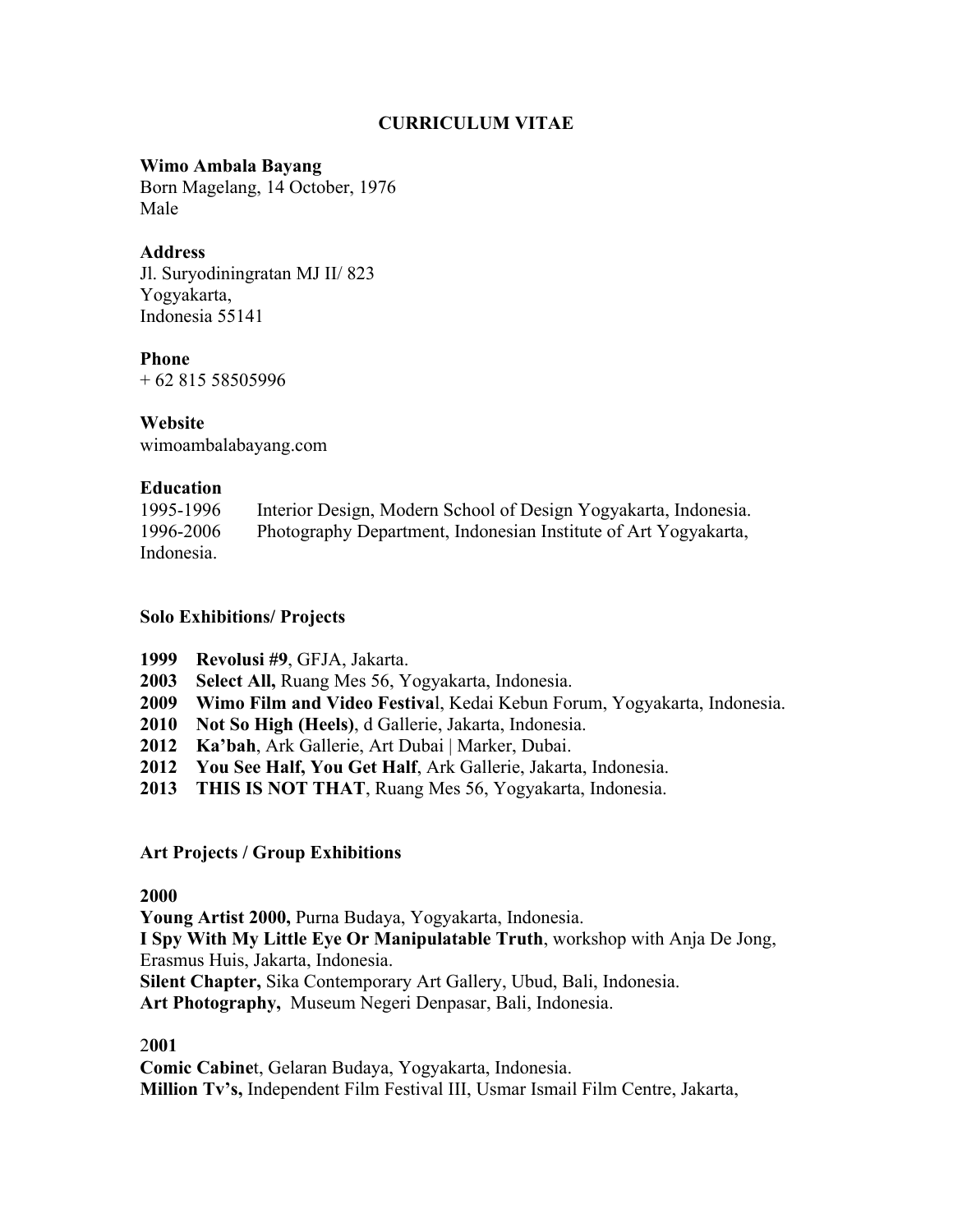Indonesia.

## **2002**

**DEDI DORES,** Ruang Mes 56, Yogyakarta, Indonesia. **TROPIS,** Benteng Vredeburg Yogyakarta, Indonesia. **Club Automatic**, Multimedia Performance at Djoko Pekik's House, Yogyakarta, Indonesia.

**Bavf-Naf #1**, New Media Festival, Rumah Nusantara, Bandung, Indonesia.

## 2**003**

**HIDDEN FILES/ OPENSOURCES**, Ruang Mes 56, Yogyakarta, Indonesia. **CP Open Biennale,** Galeri Nasional, Jakarta, Indonesia.

**Countrybution** Yogyakarta Biennale, Taman Budaya Sociteit, Yogyakarta, Indonesia. **Exploring Vacuum,** collaboration with Sigit Pius, Cemeti Art House, Yogyakarta , Indonesia.

**Berlari Untuk Entah,** Short Film, bioskop Permata, Yogyakarta, Indonesia.

## **2004**

**Berlari Untuk Entah,** Rabu Video screening, Ruang Rupa, Jakarta, Indonesia. **TOP COLLECTIONS,** Ruang Rupa, Jakarta, Indonesia.

**Mediabaru@,** Galeri Lontar, Jakarta, Indonesia.

**Undiscovered Teritory,** Galeri Oktagon, Jakarta, Indonesia.

**Vacances a Yogya ,** Centre Culturel France, Jakarta, Indonesia.

**Holiday in Jakarta** at PASSAGE de Retz gallery, Paris, France.

**Ayis**, video screening, cultural exchange center, Osaka City University, Momoyama Gakuin University, Tokai University, Tokyo University of Foreign Studies, Japan.

# **2005**

**Ayis**, video screening, Konan Women's College, Japan.

**Apa kabar Meneer?,** Pekan Seni Indies exhibition, Kedai Kebun Forum, Yogyakarta, Indonesia.

**Inside Out,** Ruang per ruang #2, Michelle Chin's House and ViaVia Café, Yogyakarta, Indonesia.

**Jogja Radius 1 Km: Begerak!,** Kedai Kebun Forum, Yogyakarta, Indonesia.

**Where troubles melt like lemon drops,** Koninklijke Academie voor Schone Kunsten Hogeschool Antwerpen, Belgium.

**Omong Kosong #2,** Cemeti Art House, Yogyakarta, Indonesia.

S**elf Title,** Room No 1, Bandung, Indonesia.

Video works screening, Yunnan Art Academy, kunming, Yunnan province, China.

**Jianghu IX,** ALAB, Kunming, Yunnan province, China.

**CP Biennalle II**, Bank Indonesia, Jakarta, Indonesia.

**I'm not a good interpreter!** ALAB, Kunming, China.

# **2006**

**Video and film presentation**, Cemeti Art House, Yogyakarta, Indonesia.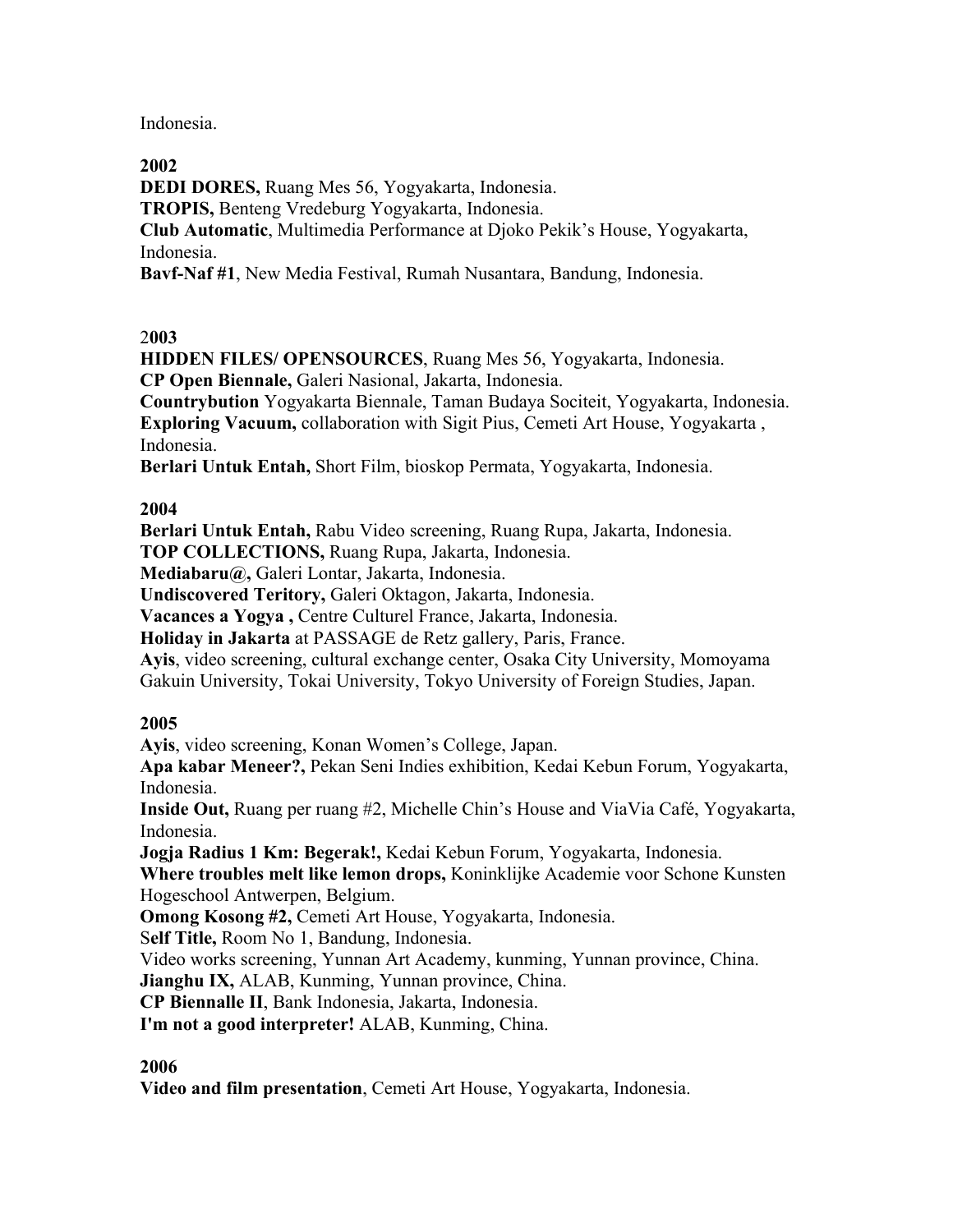**Multi Happy Dimensional,** Ruang Per Ruang #3 art project, Third Eye Photography Studio, Jakarta, Indonesia. **Di sini dan Kini**, Jogja Biennale, Taman Budaya Sositeit, Yogyakarta, Indonesia. **Young Arrow,** Jogja Gallery, Yogyakarta, Indonesia. **Gondomanan Project,** Kedai Kebun Forum, Yogyakarta, Indonesia. **Bitmap**, Loop, Seoul, South Korea. **Alterorgasm,** Kedai Kebun Forum, Yogyakarta, Indonesia. **Beauty Contest,** Insomnium, Malang, Indonesia. **Going Digital**, Theater Kikker Utrecht, The Netherlands.

# **2007**

**The Past - The Forgotten Time,** Artoteek Den Haag, NIOD, Amsterdam, Cemeti Art house, Yogyakarta, Erasmus Huis, Jakarta

**MILITIA,**Third OK Video Festival, Galeri Nasional, Jakarta, Indonesia.

**The Past - The Forgotten Time,** Bizart, Shanghai, China.

**Shadows of Prambanan,** Jogja Gallery, Yogyakarta, Indonesia.

**PUNKASILA**, 5th Asia-Pasific Triennial of Contemporary Art, Gallery of Modern Art, Brisbane, Ding Dong lounge, Melbourne, Australia.

## **2008**

**The Past -The Forgotten Time**, National Museum of Singapore.

**2nd POSE**, Jogja Gallery, Yogyakarta, Indonesia.

**Boys/ Girls**, Edwin Gallery, Jakarta, Indonesia.

**Defenders of Video Front Indonesia/ Australia,** Next 2008, Art Chicago, Chicago, USA.

**OVERLOAD**, French Cultural Centre, Yogyakarta, Indonesia.

**MANIFESTO**, Galeri Nasional, Jakarta, Indonesia.

**InterAction XXI-2008**, ARKA SPACE Intermedial Cultural Association, Sardinia, Italy.

**CUT 2: New Photography from Southeast Asia**, Valentine Willie Fine Arts, Singapore.

**Here Comes The Lomoheads**, Ruang Mes 56, Yogyakarta, Indonesia.

**180 x 180,** One Gallery Seni Rupa, Jakarta, Indonesia.

**Landing Soon #7**, Cemeti Art House, Yogyakarta, Indonesia.

**The mask as an intermediary**, Heden, The Netherlands.

**Taiwan International Video Art**, Hong Gah Museum ,Taipei, Taiwan.

**Rereading Driyarkara: Humanity, Education, Nationality,** Sanata Dharma

University, Yogyakarta, Indonesia.

**Dynamic Duo**, Langgeng Gallery, Magelang, Indonesia.

**Havana Affair**, One Gallery, Jakarta, Indonesia.

**A Survey of Contemporary Indonesia Art**, Melbourne, Australia.

# **2009**

**Landing Soon #7**, Heden, The Hague, The Netherlands.

**ARENA,** Jakarta Biennale XIII, Galeri Nasional, Jakarta, Indonesia.

**COMEDY,** OK Video Festival, Galeri Nasional, Jakarta, Indonesia.

**Topology of Flatness**, Edwin Gallery, Jakarta, Indonesia.

**Urbantopia**, North Art Space, Jakarta, Indonesia.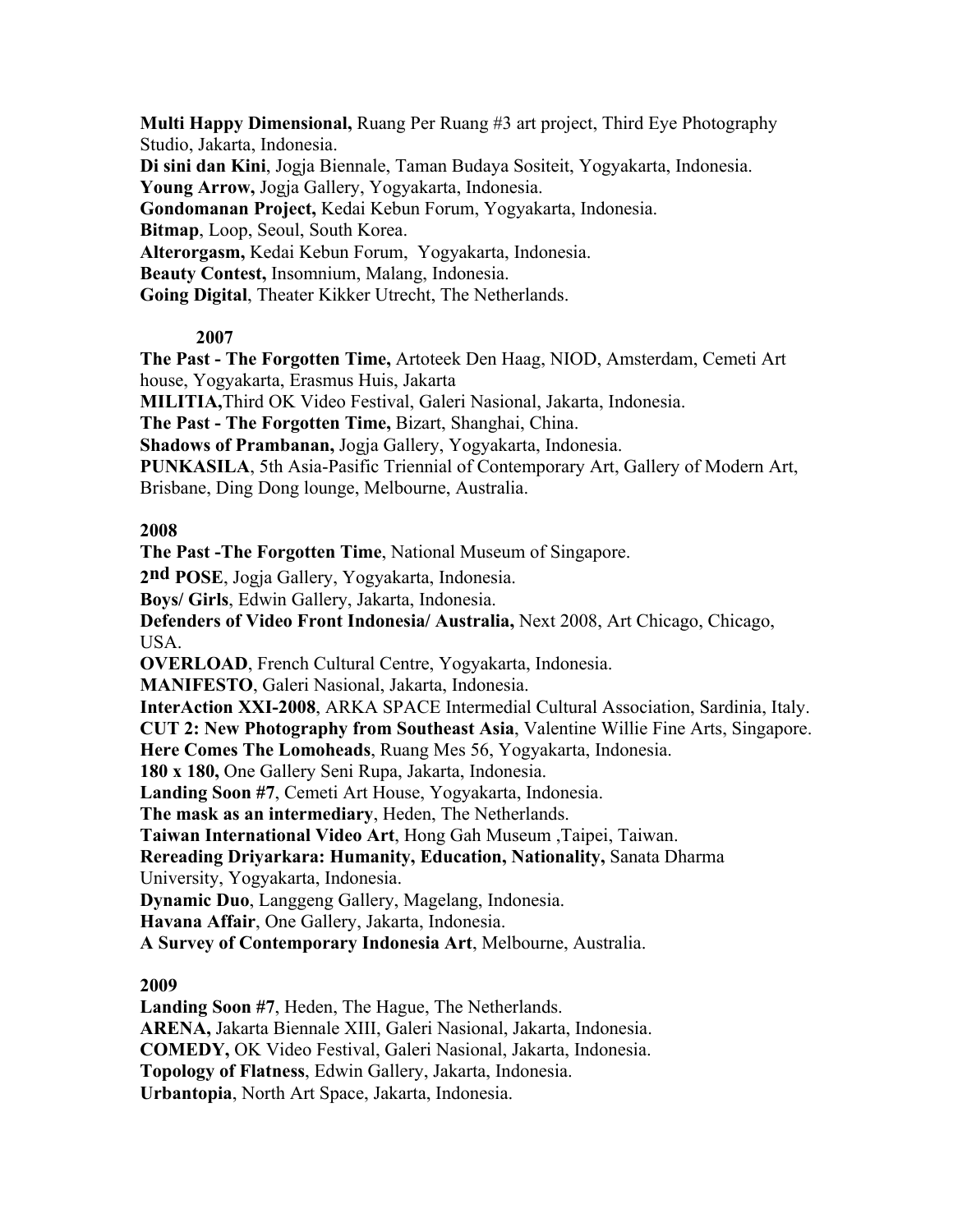**The South Project,** Kedai Kebun Forum, Yogyakarta, Indonesia. **Cerita Ruang Bersama**, Alun-alun Kidul Yogyakarta, Indonesia. **South Project**, Melbourne Reflection, BUS Project, Melbourne, Australia.

# **2010**

**Landing Soon**, Erasmus Huis, Jakarta, Indonesia.

**Look! See?**, Nadi Gallery, Jakarta, Indonesia.

**CUT 2010; New Photography from Southeast Asia, PARALLEL UNIVERSE**,

Vallentine Willie, Kuala Lumpur, Malaysia.

**Masih Ada Gus Dur**, Langgeng Gallery, Magelang, Indonesia.

**Lihat! Video art from Indonesia**, Gallery Jesus Gallardo, Instituto Cultural de Leon, Leon, Mexico.

**Contemporaneity: Contemporary Art in Indonesia**, Museum of Contemporary Art, Shanghai, China.

**Codex/ Code**, Ruang Rupa, Jakarta, Indonesia.

**Ok. Video-Jakarta International Video Festival. A Retrospective**, art and culture international e.V KunstBüroBerlin, Berlin, Germany.

**Digit (all), Contemporary New Media Art Practise in Indonesia**, Umah Seni, Jakarta, Indonesia.

**On Camera**, Biasa Art Space, Bali, Indonesia.

**Ruru and Friends**, 10th Anniversary of Ruang Rupa, National Gallery, Jakarta, Indonesia.

# **2011**

**1001 Doors**, Ciputra Land, Jakarta, Indonesia.

**Selametan Digital**, All Night Long Video and New Media, Langgeng Art Foundation, Yogyakatya, Indinesia.

**Month Of Photography Tokyo 2011**, Place M, Ring Cube, Canon Gallery, Asian Centre, as Curator of Indonesian Photography, Tokyo, Japan.

**Beastly**, Cemeti Art House, Yogyakarta, Indonesia.

Salihara Gallery, Jakarta, Indonesia.

**Hijacking TV**, Salihara Gallery, Jakarta, Indonesia.

**CROSS+SCAPE, ASEAN-Korea Contemporary Media Art Exhibition**,

KUMHO Museum of Art, Seoul, Korea.

Jeonbuk Museum or Art, Jeonju, Korea.

GoEun Museum of Photography, Busan, Korea.

**Ok Video, Video Out, Focus on; Henry Foundation, Resa Afiizina, Wimo Ambala Bayang**, Dia.lo.gue, Jakarta, Indonesia.

**Immemorial; reaching back beyond memory**, Chan Contemporary Art Space, Darwin, Australia.

**Ruang Mes 56: Contemporary Photography from Indonesia**, Centre for Contemporary Photography, Melbourne, Australia.

**Moving Images from Indonesia**, ZKM\_Media Theater, Karlsruhe.

**[SEA] TERRITORIES OF THE REAL AND UNREAL**, Langgeng Art Foundation, Yogyakarta, Indonesia.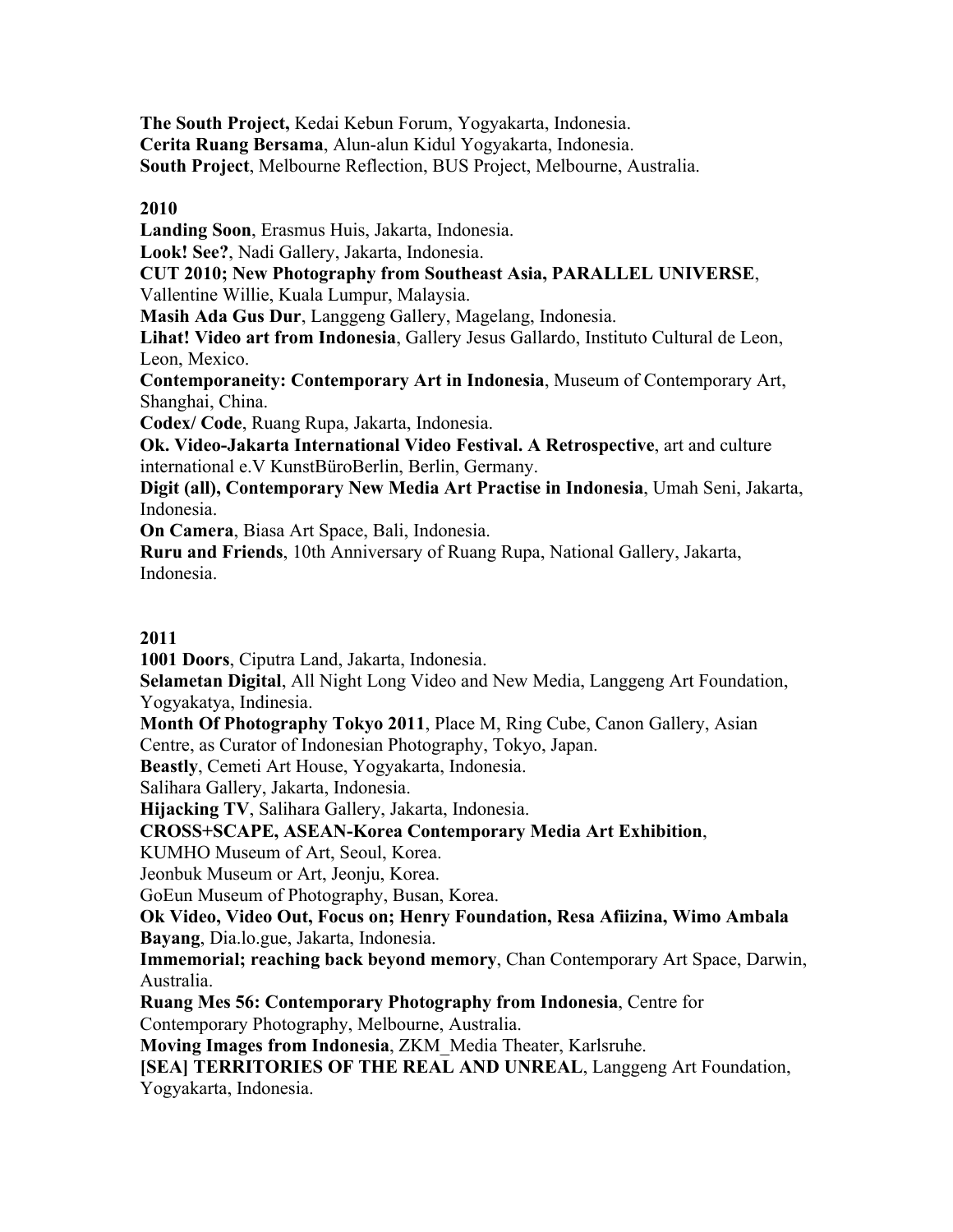#### **BIENNALE JOGJA XI-EQUATOR #1 SHADOW LINES: INDONESIA MEETS INDIA**, Jogja Nasional Museum, Yogyakarta Indonesia.

#### **2012**

**Here and There, Now and Then**, Langgeng Art Foundation, Yogyakarta, Indonesia. **Jogja Agro Pop**, Taman Budaya Yogyakarta, Indonesia.

**Strike Anyspacewhatever Trading**, Finale Gallery, Makati City, Philippine.

## **2013**

**Zoological**, 2902 Gallery, Singapore.

**FARAWAY SO CLOSE**, Semarang Contemporary Art Gallery, Indonesia.

**Beyond Boundaries**, Umah Seni, Jakarta, Indonesia.

#### **Awards**

- **1997 The Best Black and White Photo Print,** Record Media Faculty, Indonesia Institute of Art Yogyakarta
- **1998 The Best Art Photography,** Indonesia Institute of Arts, Yogyakarta

#### **Residencies**

- **2004 Ruang Rupa**, Jakarta, Indonesia.
- **2005 Lijiang Studio**, Kunming and Lijiang, Yunnan Province, China.
- **2006 Short wave**, Cemeti Art Foundation, residency at Indramayu, Indonesia.
- **2008 Cemeti Art House**, Landing Soon #7, Yogyakarta, Indonesia.
- **2009 Heden kunst van nu**, The Hague, The Netherlands.
- **2009 South Project/ Monash**, Melbourne, Australia.

#### **Short film:**

- **2003** Berlari Untuk Entah, […] Film production, story and director.
- **2004** Ayis (About Me, About You), […] Film production, director.
- **2005** It Flew Like Green Lake's Water, story and director.

### **Experiences:**

**2012** One of the writer for Tropenmuseum 's book; **Photographs of Netherlands East Indies**, 2012, KIT Publisher

### **SHORT BIO**

Wimo Ambala Bayang was born in Magelang in 1976. He studied interior design at Modern School of Design and photography at the Departement of Photography at the